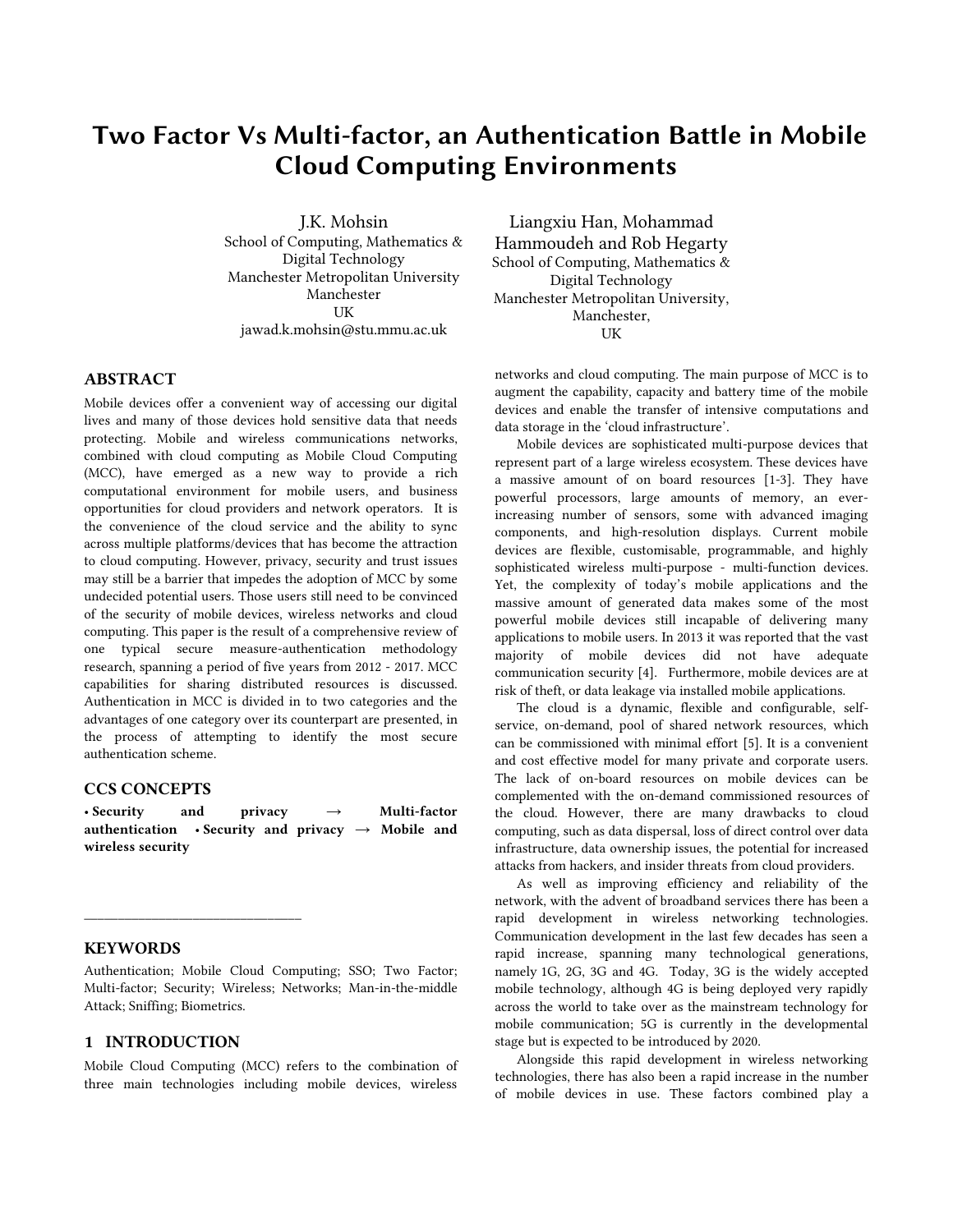significant part in threats which target both mobile devices and wireless networks. Such threats include viruses, worms, Trojans, and rootkit to name just a few [\[6-8\].](#page-9-3)

MCC offers many opportunities and possible gains by the exploitation of remote resources to improve efficiency and performance, as well as enhancing link and network performance, such as the security of data, data throughput, and reliability. MCC can also have a positive impact on the energy consumption of devices involved in the process. An important aspect of MCC is the sharing of distributed resources across the cloud, the enhancement of processing capabilities, access to storage and security enhancement software such as antivirus software. For mobile users, the advent of MCC brings the ability to use the power of the cloud to compensate for any shortfall in the computing and storage powers of their mobile devices.

This paper introduces three constituent component technologies of MCC namely, the cloud, the mobile devices, and the wireless telecommunication and networking standards. It also explores authentication problems for MCC, digesting and analysing a number of authentication research proposals ranging from 2012 to 2017, according to several authentication factors. The analysis categorises the surveyed research papers in to Two Factor Authentication and Multi-Factor Authentication.

The remainder of this paper is organised as follows: Section 2 gives background knowledge. Section 3 describes and compares the strengths and weaknesses of each reviewed authentication method. This is followed in Section 4 by a reasoning of the benefits of two factor authentication over multifactor authentication techniques, basing arguments on many factors such as efficiency, usability, and other factors, which will also be discussed in more detail. Section 5 concludes the paper.

## **2 BACKGROUND**

The following subsections present a discussion of some of the security vulnerabilities of mobile devices and wireless network technologies and cloud computing, as well as an outline of challenges that researchers in authentication should be aware of. The concept of authentication is also introduced.

## **2.1 Security Challenges in Mobile Devices**

Smart mobile devices are different from standard PCs in that these devices integrate a variety of technologies, which gives the user the ability to access the internet from anywhere, and at any time. This feature requires complex software and varying operating systems, an infrastructure that makes these devices vulnerable as they are therefore more attractive than 'normal' PCs to being attacked. Furthermore, smartphones are limited in resources compared to PCs, which limits the sophistication and range of security measures available to them.

Mobile devices do have limitations, such as limited battery life when compared to PC's, and in those cases, security measures that can be implemented on the smartphone will be power sensitive. Where there is a limitation in computational power, therefore, sophisticated security algorithms, including authentication, should be carried out within the cloud [\[9\].](#page-9-4)

## **2.2 Security Challenges in Mobile Networks**

Compared to wired devices, which are static in nature, mobile devices roam between multiple heterogeneous networks, IP networks and cellular networks. These networks employ a variety of technologies, to varying degrees of security standard, and they use a variety of authentication protocols. This heterogeneity may lead to connectivity delays or signal loss.

<span id="page-1-0"></span>A wireless medium is by nature prone to many threats such as eavesdropping, unauthorised access and jamming and, due to the number of built in sensors in the mobile device, sensitive personal data such as username and password, mobile identification, or other personal data can be compromised. Additionally, there are many types of break-in attacks that can exploit vulnerabilities in installed applications, or the operating systems, on the mobile device. Any attack on the cellular network can compromise the integrity of sensitive user information; attacks, such as IMSI catchers that feign man-inthe-middle attacks, can target user sensitive information, thereby breaching confidentiality through unauthorised access. Confidentiality and integrity of communication therefore, should not be taken for granted in any application relating to mobile communication. [Figure 1](#page-1-0) outlines various security services that may run on different layers to provide a more secure MCC environment for the smartphone.

# **2.3 Security Challenges in the Cloud**

In the cloud, factors that can pose serious vulnerabilities include virtualisation, vulnerability succession and service hindrance. These relate to the sharing of resources, data flows using terminals, and other difficulties that may be experienced when applying updates or security fixes, due to the distributed processing of large amounts of data.

Different measures can be implemented to improve the security of the services offered in the cloud and these are summarised in [Table 1.](#page-2-0) However, when implementing any of these measures, consideration would need to be given to the ability of these systems to ensure security of authentication and access control.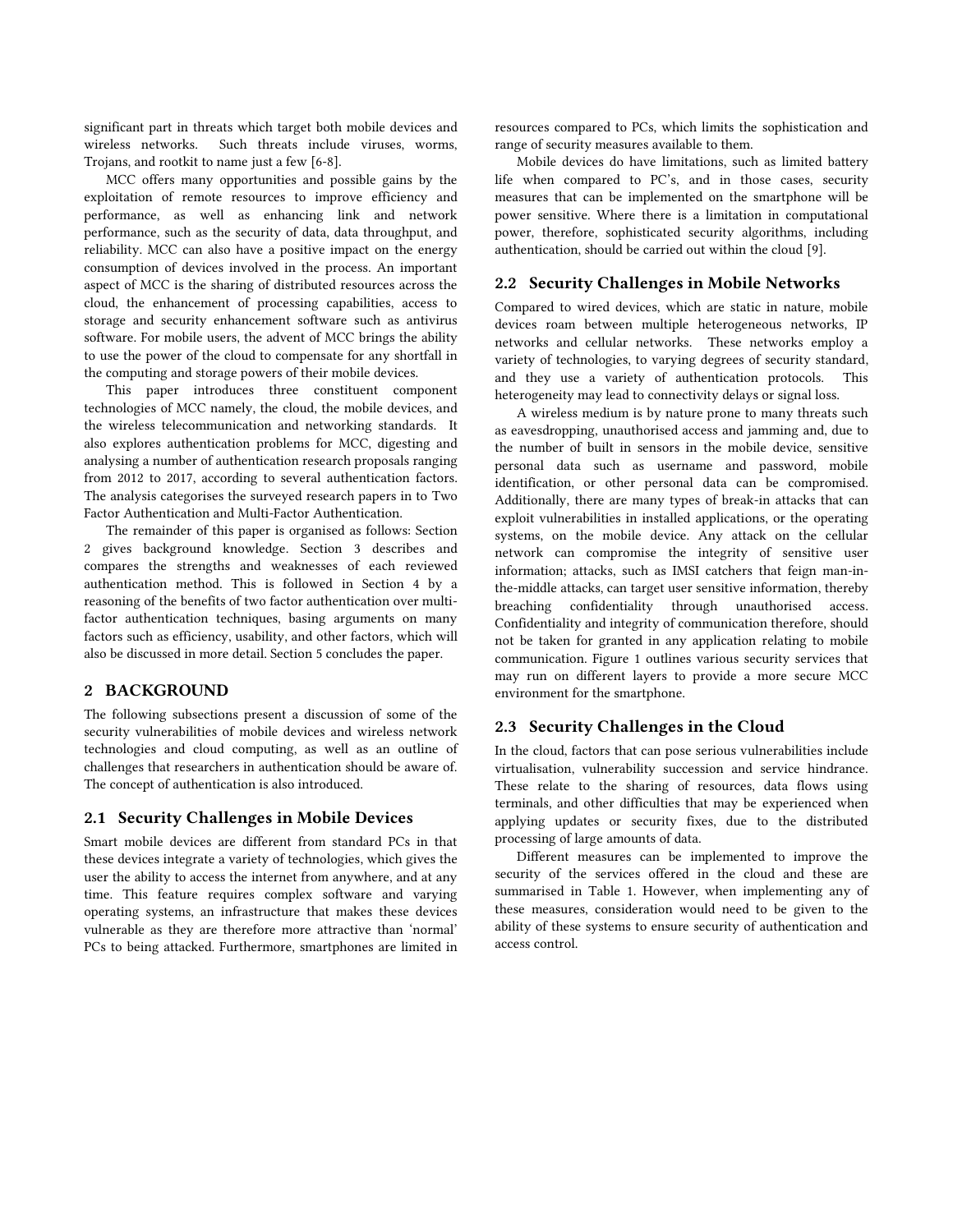

**Figure 1: Multi-layered security services**

## **2.4 Authentication**

Access to sensitive information by anyone, from anywhere, means that user authorisation and authentication are critical factors to maintain the security of information. Any solution that is to be implemented, to address any of the security challenges identified above, will need to ensure that a suitable method of authentication forms an integral part of that solution.

Authentication, the main focus of this paper, is the process that confirms the identity of a user. Firstly, it identifies who the user is, and secondly it seeks to verify that the user is who she/he claims to be. A unified and strong form of authentication mechanism is required to reduce security risks.

Authentication, authorisation, and confidentiality are the three key elements that should be present in any strong security policy.

<span id="page-2-0"></span>

| Security service                 | Consideration                                                                                     |  |
|----------------------------------|---------------------------------------------------------------------------------------------------|--|
| Data backup                      | Effective backup, verification processes, policies and procedures are needed.                     |  |
| Encryption                       | Secure and effective key management and distribution policy is needed to control the generation   |  |
|                                  | of encryption keys, specific to an organisation or country.                                       |  |
| Communication network            | Prevent wiretapping, encryption needs to be employed;                                             |  |
|                                  | Protect from repudiation, any transmitted or received data must be prepared;                      |  |
|                                  | Check identity and authenticate users' needs to be employed;                                      |  |
|                                  | Protect against interlocking in a heterogeneous network;                                          |  |
|                                  | Protect against service refusal attacks;                                                          |  |
|                                  | Protect the system from network hindrance.                                                        |  |
| System software                  | Protect the integrity of data and the installed software;                                         |  |
|                                  | Software updates to protect against any bugs or vulnerability in the software;                    |  |
|                                  | Maintain operating systems and virtual systems vaccinations;                                      |  |
|                                  | Maintain software proficiency by applying service patches.                                        |  |
| System virtualisation            | Control virtual machine resources;                                                                |  |
|                                  | Apply and maintain service patches to prevent malignant code from becoming a problem;             |  |
|                                  | Define clear boundaries between the host operating system and the virtual machine;                |  |
|                                  | Maintain log and image histories of virtual instances.                                            |  |
| Data centre, disaster recovery   | Policies to cover for all eventualities and risks, such as floods, fires and earthquakes.         |  |
| policies                         |                                                                                                   |  |
| Access management and            | Encrypt communication sessions;                                                                   |  |
| authentication - Wireless access | Control mobile terminal authentication and log session management.                                |  |
| Access management and            | Implement mechanisms to verify user identity;                                                     |  |
| authentication - Login sessions  | Minimise user authority.                                                                          |  |
| Access management and            | Implement an organisation policy with restrictions on number of attempts in case of login failure |  |
| authentication - Account         |                                                                                                   |  |

#### **Table 1: Measures to improve security of services in MCC**

Authentication represents a fundamental security building block, and forms an integral part of the access control of a security policy. It holds the user accountable for his/her actions when accessing resources, while still maintaining the integrity and authenticity of data during the communication process.

Research work on the subject of authentication falls in to two main categories depending on how the authentication process is performed. This could be either on the mobile device or on the internet/network side. The two categories are:

*2.4.1 Two factor authentication* - a verification technique using two means of identification chosen from two categories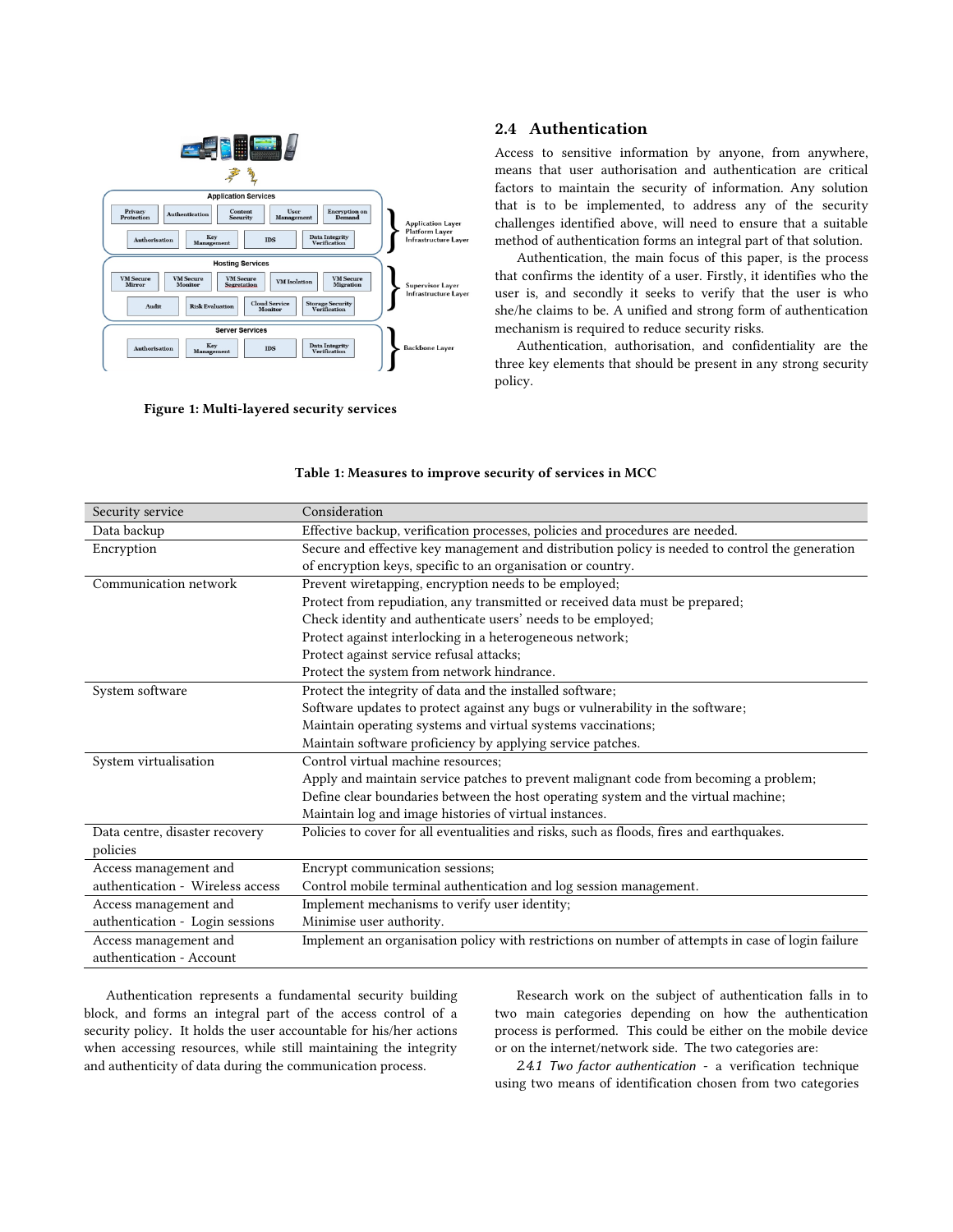of credentials. They are based on something that the user knows (knowledge factor) and either something the user has (possession factor), or something the user is (inherence factor).

*2.4.2 Multi-factor authentication* - a verification technique using more than two categories of credentials. The additional security increases the difficulty an intruder faces to access system resources. It incorporates one or more of the following authentication methods to identify the identity of the user during the login process:

- 1. Knowledge based identification: this is based on something the user knows such as, username/password, or personal identification number (PIN)
- 2. Possession based identification: this is based on something the user has such as a hardware or software token, user ID card, International Mobile Terminal number (IMEI), and the International Mobile Station Identification number (IMSI)
- 3. Tertiary identification: this is based on the user's physical features, i.e. biometric identifiers, such as face, palm, finger or voice recognition

## **3 A REVIEW OF AUTHENTICATION TECHNIQUES IN THE LITERATURE**

Industrial and research communities are actively seeking to address the security challenges in the field of MCC. In the following subsections, authentication research is analysed according to the following criteria:

- 1. Computing intensity on the mobile side
- 2. Techniques having unpredictable values
- 3. Techniques having a frequent change of values
- 4. Authentication data not stored in devices
- 5. Technique is strong and able to withstand attacks
- 6. Mutual authentication between communicating parties is present
- 7. Technique is immune to external factors such as a lost/stolen mobile

#### **3.1 Two Factor Authentication Methods**

This subsection reviews recent and prominent two factor authentication techniques.

In 2012 a two factor authentication system was proposed that used hand writing recognition techniques to provide authentication [\[10\].](#page-9-5) The system comprised pre-processing, an extraction of features to provide authentication. It used three classifiers: Euclidean distance classifier, Artificial Neural Network (ANN) and K-Nearest Neighbour (KNN) to improve accuracy on hand writing recognition and error rate processes. In this system, a web interface was deployed on the mobile device which captured the user's ID and handwritten password. The encrypted credentials were then transmitted over the public network. A centralised authentication server contained a database of user sample signatures and the user was either accepted or rejected according to whether there was a match between the handwritten password, provided by the user during the login process, and the user's signature from the database.

A major advantage of this system was that the login process was simplified by using a handwriting imaging process. Furthermore, the processing of the image was performed on the cloud to reduce the time needed for the authentication, which in turn enhanced the efficiency of the authentication process. However, there were serious security concerns with this method. A web interface was used to log in to the cloud. Web applications tended to cache user authentication information and measures to eliminate this security risk were not addressed. Conventional encryption methods could not protect the data [\[11\].](#page-9-6) This was because the process of comparing the captured biometric image with the stored image was not performed in an encrypted environment, which meant that the images were exposed and no protection was applied during the authentication process. Therefore, a biometric specific defence needed to be implemented. No mutual authentication was present either between the mobile device and the authenticating server, which would have protected from many different attacks such as masquerading attacks and man-in-the-middle attacks. Also, measures to protect against mobile loss were not addressed.

A palm recognition biometric system, which ran completely on the mobile device, was introduced in 2014 [\[12\].](#page-9-7) This is demonstrated in [Figure 2.](#page-3-0)

This system used an Orthogonal Line Features (OLOF) extraction method to provide a template for the biometric recognition. It provided good tolerance to illumination variations, and template shift to improve on misalignment captured by the mobile device. This model divided the processing of the authentication between the mobile device and the authenticating server.



<span id="page-3-0"></span>**Figure 2: System architecture, adopted from [\[12\]](#page-9-7)**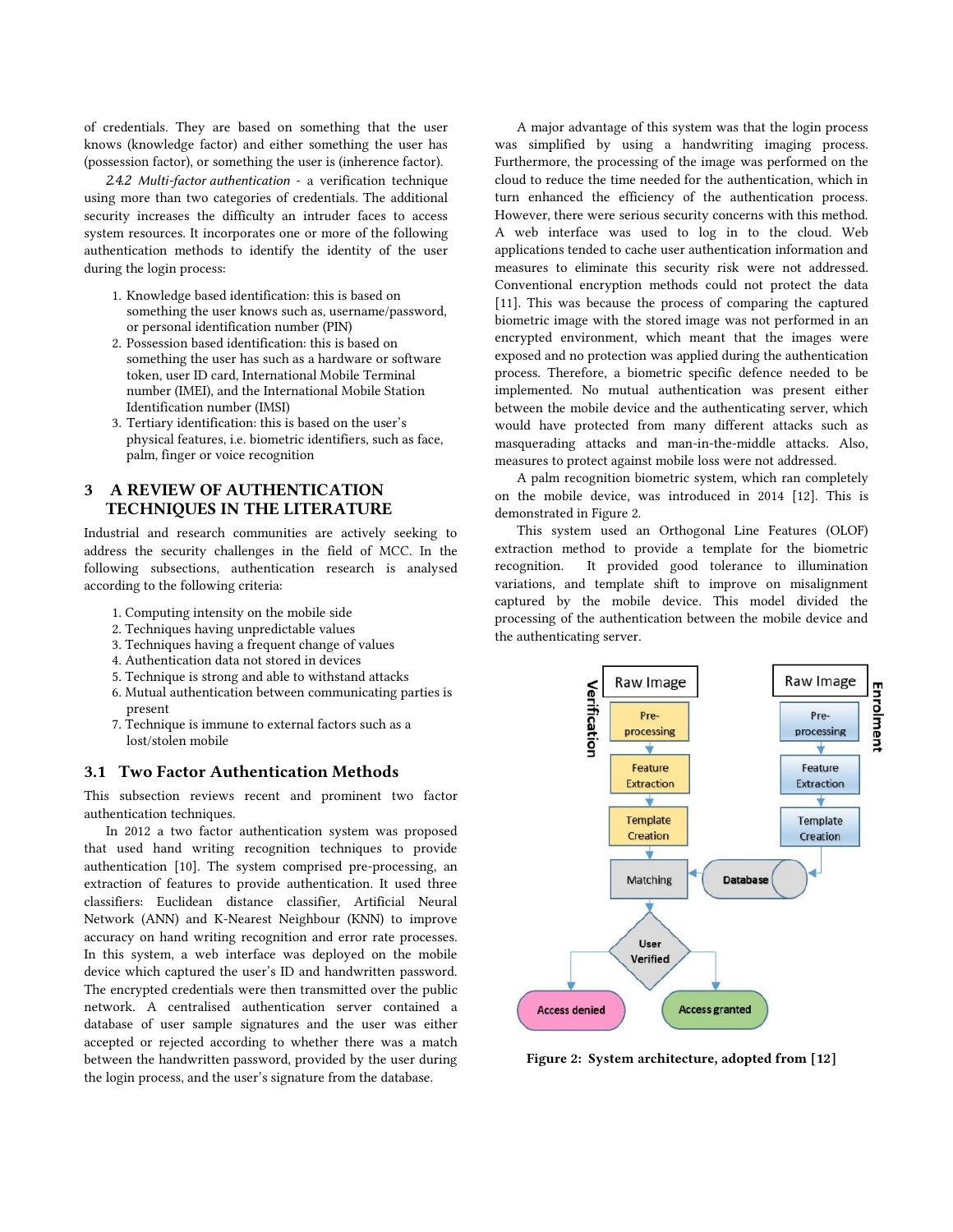With the image captured on the mobile device, the authentication server would conduct the processing of the image, and compare the information obtained to that stored on its database to authenticate the user.

A significant advantage of this system was the use of palm recognition biometrics with information that was unique to the user, while a serious effort was made to reduce reading error rates. However, there were also disadvantages associated with this method. Although the processing was divided between the mobile device and the cloud server, the capturing of the image, the correction of alignment functions, and the collection of data in display image and transmission, were all carried out by the mobile device. This energy intensive processing introduced time delay in handover of the image to the cloud server, which in turn lead to a delay in authentication.

In addition, we know that an increase in processing leads to more power consumption and less battery life. Therefore, along with bandwidth limitations, these factors could also have been the cause of delays. Furthermore, the speed of data transmission between the mobile device and the base station may not always be constant, and therefore the image data may be disrupted or become unavailable if the mobile user moves to a signal blind zone.

This method did not address a proper mechanism for protecting the biometric data from exposure during the authentication process. In addition, it was not clear whether the biometric image was deleted from the mobile device once the authentication had been performed. It was vitally important that a low-level deletion of these data were performed. As an alternative, the biometric data could be loaded only on the RAM and deleted from RAM once the authentication had been performed. That way, if the mobile was lost or stolen, there would be no trace of the data. None of these issues were addressed. Finally, this method could have been made more secure by implementing encryption, and the addition of mutual authentication between the communicating parties, to improve the method's ability to withstand external attacks. No defence mechanism was offered to eliminate the threats imposed in the event of loss of mobile device.

A two factor authentication scheme using an encrypted password and mobile phone token stored on the mobile device was introduced in 2015 [\[13\].](#page-9-8) In this scheme, an identity provider (IdP) undertook the tasks of registering, storing and managing the user identity information and issuing the user with a token to access the services of the Cloud Service Provider (CSP). The IdP would execute the proposed two factor protocol using Secure Assertion Markup Language (SAML) to provide a Single Sign On (SSO) concept. A user agent, a web browser application installed on the user's mobile device, regulated the user access. This scheme did not require a password table to be maintained by the authentication server. A 'three-phase' authentication scheme was utilised: a registration, a login and authentication, and a password change phase.

The scheme further proposed that a PAAS (Password as a Service) provided by the CSP should consist of three Virtual Machines (VMs), two to provide the functionality of the SP and a third to provide the IdP functions.

This scheme was a positive attempt to address SSO issues. Although the SSO had many security concerns, it was very popular with both mobile users and service providers. Furthermore, it provided mutual authentication between the IdP and the mobile user, which added further security to the authentication process. The authentication process did not require any computation on the smartphone side, therefore saving on power consumption. It used tokens to authenticate the user, adding security to the process. It also provided a detailed design architecture covering the implementation of the scheme on the cloud side. In addition, it encrypted the user credentials prior to transmission which further added to the security of the scheme. However, the scheme proposed that the encrypted password and token be stored on the mobile and used a web browser application to provide an interface to manage the login process. The combination of the above two elements represented a heightened security risk. A mobile device could be lost or stolen and, in the wrong hands, the system could be compromised using the user credentials stored on the device.

A message digest authentication scheme (MDA) [\[14\]](#page-9-9) used the hardware of the mobile device to protect against any threats or attacks. To measure the number of possible attempts to infiltrate the system, a system vulnerability score threat,  $s_v$ , was calculated by dividing the number of successful attacks by the total number of attempts made on the system, where  $0.0 \le$  $s_v \leq 1.0$ .

There were two stages in this scheme. In the first stage was a mutual authentication process between the user and the cloud provider. [Figure 3](#page-4-0) shows the second stage of authentication, where two message digests, MDCloud and MDuser, were used to create MD. To protect the authentication process during the login stage, the user-generated password was 'hashed' and a process of XOR applied on both the user name and password. A random number was generated and an authentication key used to encrypt the Message Digest MD by hashing MDCloud and MDuser.



<span id="page-4-0"></span>**Figure 3: Message digest authentication scheme, adopted from [\[14\]](#page-9-9)**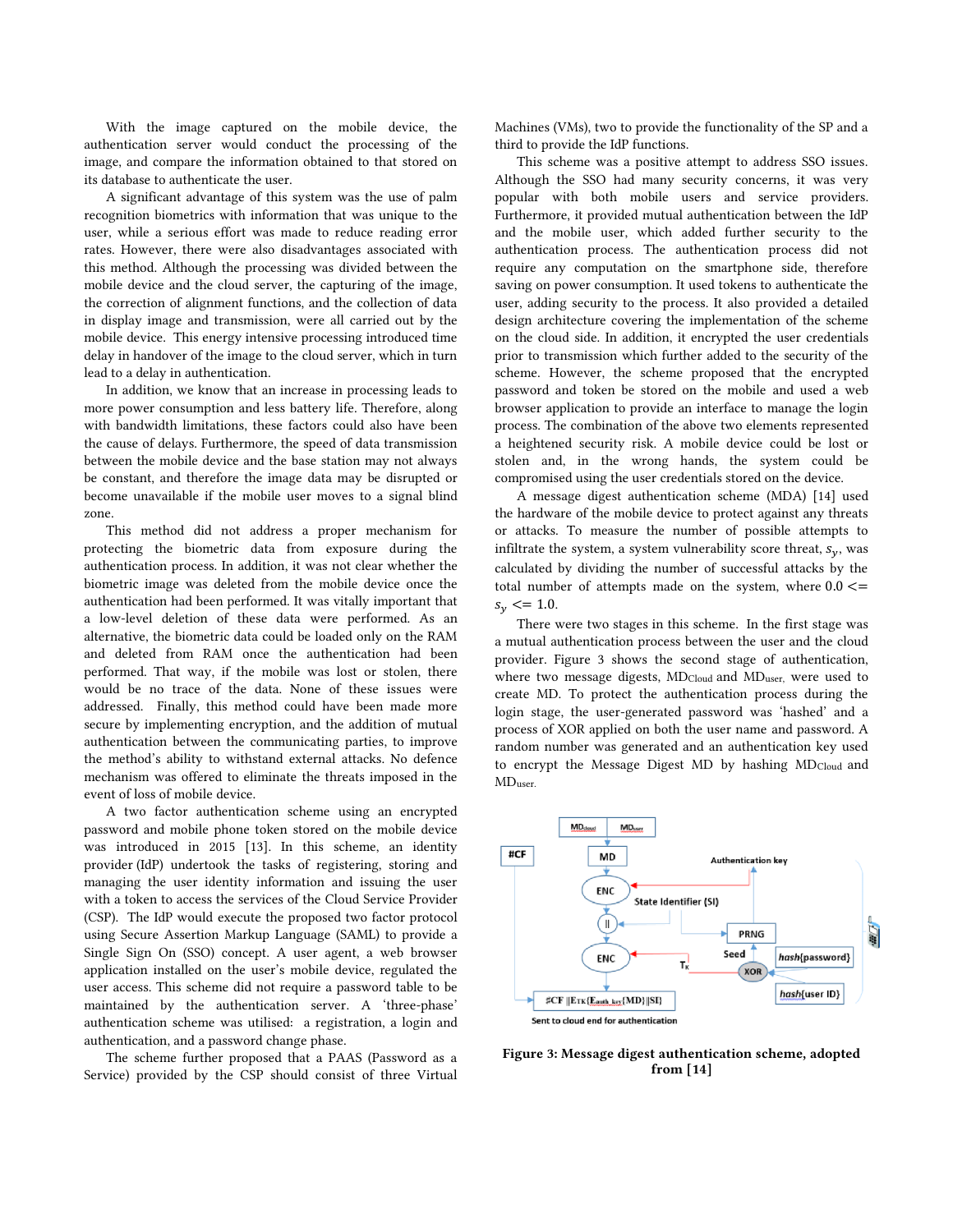CF  $||ETK|E<sub>auth key</sub>[MD]||SI$  was sent by the mobile to the SP.

CF was a column reference, which was sent in text format with the encrypted message, and Eauth\_key was the n<sup>th</sup> sequence of bits. The ETK represented the resultant of the XOR process of the password and the username during the first stage.

After user authentication, a mutual authentication process was initiated by the cloud server, communicating its own encrypted digital signature to the mobile device. The digital signature comprised an MD, which was encrypted using the server private key PK<sub>priv\_cloud</sub>. The mobile decrypted the received MD with the cloud public key. If the newly decrypted MD matched with the MD stored in its database, then successful authentication was granted on both sides.

Despite its complexity, this method was a good example of a privacy oriented authentication scheme. Serious effort was taken to improve the method's ability to withstand security attacks, by addressing mutual authentication between the mobile user and the cloud server, and also the security of transmitted authentication data. However, the method used was still complex and required a lot of processing. Any error in the received data, or break in transmission, would result in restarting the process, adding to the length of the overall process and resulting in further user frustration. This method required that the authentication data processing be partially carried out by the smartphone, which lead to increased power consumption, and therefore a significant reduction in battery life. In 2013 many smart devices did not have enough CPU and memory capabilities to carry out this level of processing. In addition, there were no countermeasures to deal with the threat from mobile device loss.

Fuzzy vault authentication was proposed in 2013 [\[15\],](#page-9-10) based on digital signatures and zero knowledge (FDZ). In this method, the authentication between the server and the mobile user was achieved using RSA. A fuzzy picture password method was used to authenticate the user. Once authentication of all parties was completed successfully, a secure communication encrypted channel was set up between the mobile user and the cloud server. This protocol involved six steps: 1) a Diffi-Hellman public value was created by the server and communicated to the client; 2) The mobile client processed the received Diffi-Hellman public value and a session key; 3) The mobile client signed and encrypted those values, and transmitted them to the server; 4) The server then calculated the session key and verified the mobile client signature; 5) The server applied its digital signature, encrypted the Diffi-Hellman public value, and resent it to the mobile client; 6) The mobile finally verified the server's digital signature.

This method provided better security by using the Diffi-Hellman discrete function, and by protecting the keys using an RSA digital signature. This provided resistance to man-in-themiddle and impersonation attacks. Both the client and the server made use of the digital signature. Furthermore, this method provided defence against reply attacks, as the Diffi-Hellman key exchanges were randomly generated during the setup of the secure channels between the mobile client and the server. Additionally, it was resistant to sniffing attacks due to encryption of data before transmission between the mobile user and the server. Finally, the use of Advanced Encryption Standard (AES) protected against brute force attacks.

However, no defence was put forward to protect from Record Multiplicity attacks, which targeted fuzzy vault. The heavy processing on the mobile client side required intense use of resources and invariably resulted in higher power consumption and lower battery life. In addition, there was no attempt to delete the fuzzy image data from the mobile device, which could then be exposed, exported, or copied in the case of device loss.

## **3.2 Multi-factor Authentication Methods**

For organisations such as banks, in need of greater security in their day-to-day operations, multi-factor authentication has for many years been the preferred method for authentication. The industry is now actively encouraging research activities to improve the efficiency and security of the multi-factor authentication process. Examples of research undertaken to date are presented in the following subsection.

One proposal in 2015 was for a five factor authentication scheme [\[16\].](#page-9-11) Factors used were: 1) User name/password; 2) Voice recognition; 3) Face recognition; 4) Mobile identity number (IMEI); 5) International Mobile Subscriber Identity (IMSI). The components of the proposed system included the mobile devices, the cloud host, the management server and the storage. One assumption was that Transport Layer Security protocol (TLS/SSL) was used to communicate between the wireless network access point and the authenticating server. To improve efficiency and speed of the authentication process it attempted to gather all those processes together to be performed simultaneously on the cloud, rather than processing them individually as separate processes. To improve security and efficiency of the authentication process, the authentication factors were processed in VMs in the cloud. Additionally, IMEI and IMSI were used to protect against the loss of mobile devices. However, there was no attempt to delete the biometric data from the mobile device, which could potentially be exported or copied by an attacker.

There were many positive efforts towards a secure authentication process presented in this approach. It enforced a number of measures to ensure the authenticity of the user. It grouped the authentication processes to be performed simultaneously by the authentication server, improving the speed and efficiency of the process. At the same time, it saved the precious resources of the mobile device and reduced power consumption. It used the VM's resources to improve security and efficiency and finally, it protected the integrity of the system by providing measures in case of loss of the device by using the IMEI and IMSI. It did however, use a complicated and long authentication process, although this could have been considered to be a price worth paying for peace of mind.

A multi-factor, multi-phase, authentication scheme that used the One Time Password (OTP) authentication method was proposed in 2013 [\[17\].](#page-9-12) This was aimed at large companies such as Google. In this scheme, users were required to go through a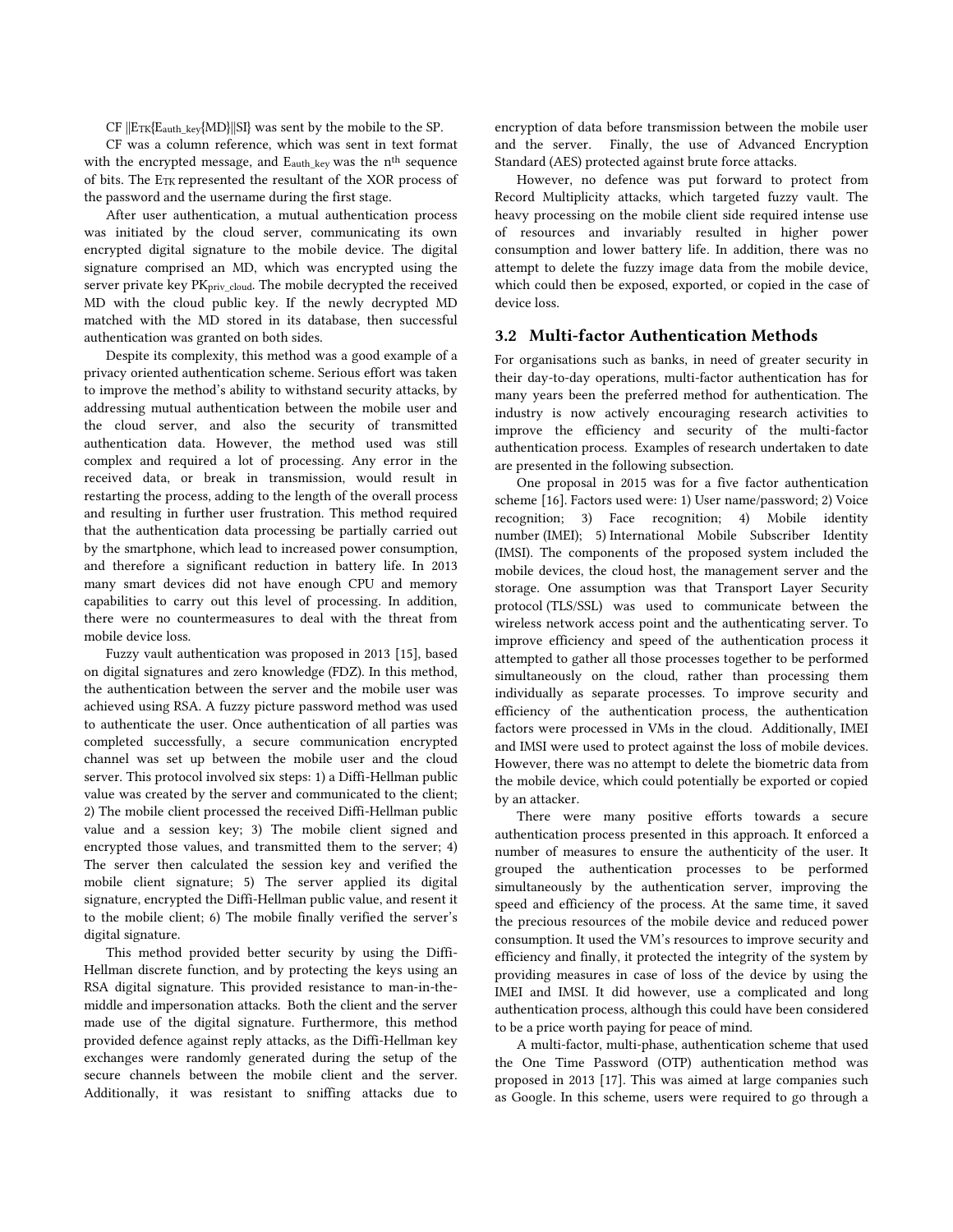registration phase, whereby the user registered their credentials including user name/password, a 4-6 digit Personal Identification Number (PIN), an ID card and email address, mobile number and IMEI. The login process was a multi-phase process, whereby the user had to first log in using their user name and password. The next phase of authentication then ensured non-repudiation, as the user was required to input a PIN number, mobile number and IMEI. This process ensured that the mobile device was in the hands of the right user. The user was then given the choice to receive an encrypted OTP by SMS or email. At this stage, the user was directed to another screen where she/he would be required to input the OTP received.

This system ensured that only authorised users could access the system and it detected when to block lost or stolen mobiles by using the mobile number and IMEI. One of the advantages of this method was that the user was not permitted to have multiple accounts with the same mobile number as it allowed only one user per mobile number. This improved user account management control and reduced errors created in the user's accounts database. Non-repudiation was mitigated by enforcing a policy that an OTP was sent only when the user had reconfirmed his/her information, which had been supplied during registration. In addition, it confirmed that the authorised person was in possession of the registered mobile device. However, this system added complexity and time overheads. Furthermore, there was no security for the transmission of user information, i.e., no mutual authentication between the server and client was included in the proposed scheme.

A Multi-Factor Architecture Service (MFAS) was proposed for the banking industry in 2015 [\[18\].](#page-9-13) This process combined the use of biometric technology on the mobile device with the transaction authorisation process of an ATM (Automated Teller Machine) terminal. The mobile device was used to interface with the ATM terminal. The authentication process spanned three phases. The first phase was the registration phase, where the user registered his/her mobile device directly with the bank; a biometric processing tool would be installed by the bank on the user's mobile device and this tool was then used to capture face and finger biometric images through the registered mobile device. The registration data was stored in a database located in the bank. The second phase combined the existing authentication protocol for the ATM with an added security layer, in which the user provided his/her biometric image using the pre-installed biometric capturing tool installed on the user's mobile. Once the verification process was complete, the user was either accepted or rejected depending on the success or failure of the verification process. The third phase was the transaction authentication protocol. Once authentication had been completed successfully, the user would then be able to conduct his/her business securely. All data transmitted between the customer and the ATM terminal was encrypted.

This method was designed for the banking system, where security of the authentication process was paramount. It required the user to protect their mobile with a strong password, to prevent any unauthorised access, and any related data stored on the mobile device was hashed to protect it from migration or

from being exported by an intruder. This method used fuzzy vault to protect the biometric data. It used the RAM to temporarily load the biometric image when authenticating, and deleted the data soon after, thereby leaving no trace of the biometric image. It also tied the mobile IMEI and IMSI to the biometric image ensuring the coupling of the two for added security. This method was resistant to many attacks, such as Record Multiplicity Attack, which targeted fuzzy vault. It did not require mutual authentication as the protocol was only used when accessing the ATM terminal. Although it was feasible for an attacker in the vicinity to masquerade as the ATM terminal, there were enough security measures to counteract this threat. The only negative aspect of this method was that it required intensive computation on the mobile device to process the face and fingerprint images.

A multi-stage authentication system was proposed in 2016 [\[19\].](#page-9-14) User credentials were pre-registered and a procedure followed to collect a set of specific graphical images that would be used in future authentications. An Android-based mobile application was installed on the mobile device and used to coordinate the login process. On authentication, the user would run the installed application. The user would be prompted to enter a username, while the application detected the mobile serial number automatically. This was followed by a graphical task the user needed to perform, which was compared with the image stored in the server database during registration. If there was a match, the user progressed to the third stage where the user must remember a pattern of squares she/he had also chosen in the registration stage. The user was given a number of patterns, and had to choose the right one. When the correct pattern was selected, the user authentication was successful. This was a simple and effective method; it relied on recognition based memory. It only allowed registered devices to access the system, and it protected against loss of device. There were many measures to protect against different attacks. However, it limited the eligible user to using only registered devices. In addition, the transmitted information was not protected and no mutual authentication was proposed.

#### **3.3 Two Factor Vs Multi-factor**

A comparison of the key advantages and disadvantages of each of the authentication methods reviewed in this section are given i[n Table 2](#page-7-0) and Table 3.

## **4 DISCUSSION**

A first assessment of the authentication research field reveals that researchers tend to prefer one of two alternative types of authentication schema. In the battle of supremacy between more or less authentication factors, it seems that the notion of 'more means better' is becoming the norm across the mobile industry, the business industry such as in banking, and within the research community. This has been reflected in the amount of research conducted and more emphasis is tending to be put on multi-factor authentication. From the observation of the research activities in the field of authentication since 2012, the growth in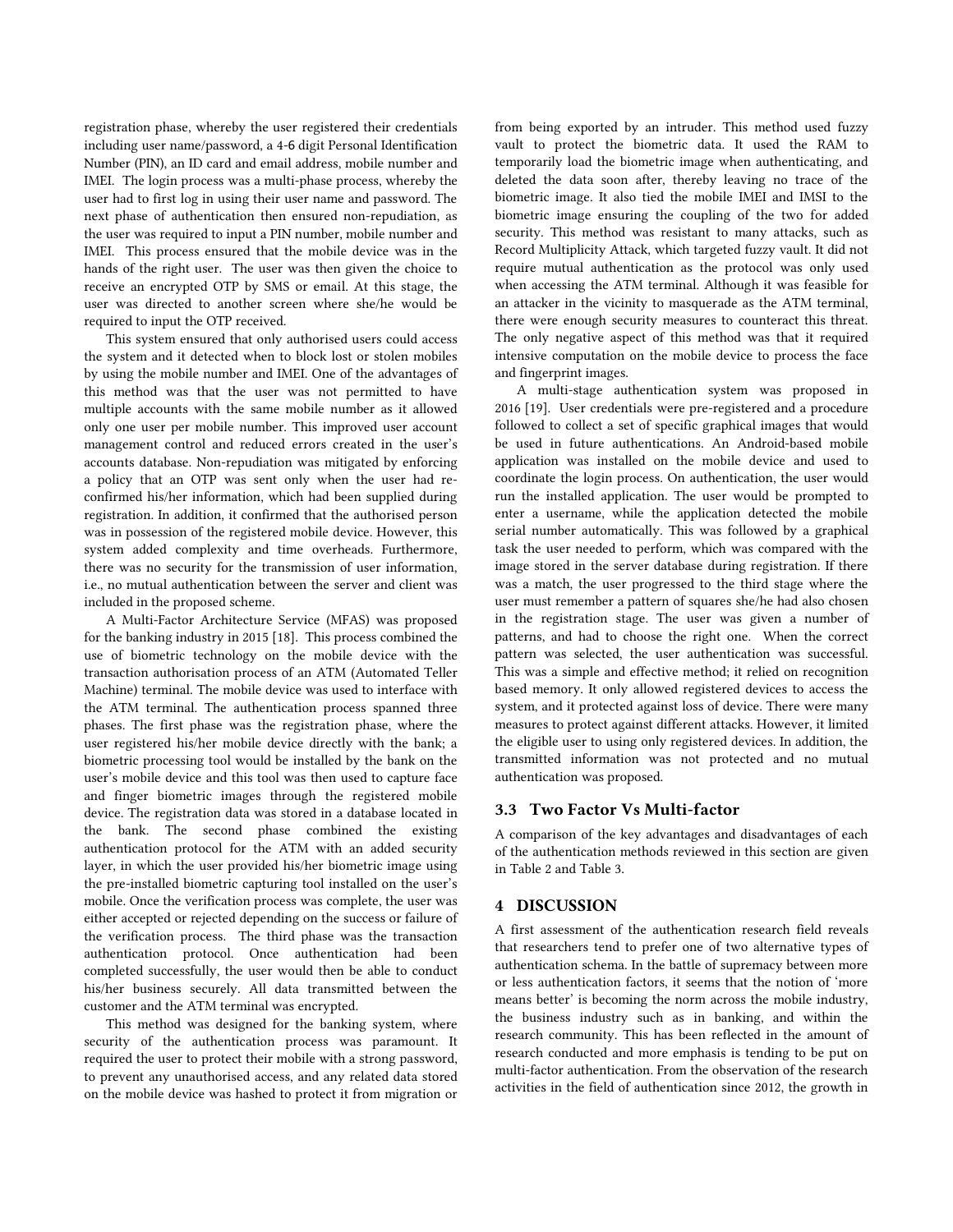the number of research activities in to multi-factor authentication appears to have been more prominent than two factor authentication. However, despite the pressure from the industry, two factor authentication research shows significant strength and still offers security and efficiency, as well as saving on computing resources such as memory and storage.

Moreover, one might argue that one of the most important savings is on energy consumption. Considering that smartphones consume a considerable amount of energy to stay connected, power limitations can have a profound impact. This is one of the driving factors behind the need to use the cloud resources to subsidise the lack of local resources on mobile devices.

| Technique        | Strengths                                                   | Weaknesses                                               |
|------------------|-------------------------------------------------------------|----------------------------------------------------------|
| Handwriting [10] | 1. The log in process is simplified by using                | 1. Mutual authentication between the parties is not      |
|                  | handwriting                                                 | performed                                                |
|                  | 2. Processing of the handwriting image is performed         | 2. User may alter their writing style, which may lead to |
|                  | on the cloud to reduce time needed for the                  | an error in authentication                               |
|                  | authentication                                              | 3. There is no mechanism to protect against attacks      |
| Palm recognition | 1. Uses the palm to authenticate with functions to          | 1. No mutual authentication between the parties          |
| $[12]$           | minimise errors, which makes it a secure system             | 2. All processing is on the mobile device, which reduces |
|                  |                                                             | efficiency because of the device's lack of resources     |
|                  |                                                             | 3. If the device is stolen, user information can be      |
|                  |                                                             | extracted from the device                                |
|                  |                                                             | 4. No mechanism employed to protect against attacks      |
| Password & phone | 1. Provides mutual authentication                           | 1. Proposes that the encrypted password be stored on     |
| token $[13]$     | 2. Passwords are protected in transmission                  | the mobile device, which can be a security risk if the   |
|                  | 3. No computation on smartphone, saves on power             | mobile is lost or stolen                                 |
|                  | consumption                                                 | 2. Does not protect against misuse if mobile is          |
|                  |                                                             | lost/stolen                                              |
| MDA[14]          | 1. Uses the traditional user name and password,             | 1. Employs complicated passwords that are difficult to   |
|                  | which makes it easy to use                                  | remember                                                 |
|                  | 2. Protects against many attacks                            | 2. Increased processing by the mobile device has         |
|                  | 3. Employs mutual authentication between the user           | negative impact on power consumption                     |
|                  | and the cloud                                               | 3. Does not protect against misuse if mobile is lost or  |
|                  | 4. Robustness against various attacks                       | stolen                                                   |
| Fuzzy Vault [15] | 1. Uses a simple graphical password that reduces            | 1. Employs too many encryption methods, which            |
|                  | time to authenticate                                        | increases processing time and reduces efficiency due     |
|                  | 2. Sets up a secure communication channel between           | to higher power consumption and lower battery life       |
|                  | the user and cloud to make it more secure                   | 2. Data is not deleted from the mobile once              |
|                  | 3. Uses RSA digital signature to protect against<br>attacks | authentication is complete                               |
|                  | 4. Data is encrypted before transmission                    |                                                          |

#### <span id="page-7-0"></span>**Table 2: Strengths Vs weaknesses of two factor authentication methods**

Two factor authentication shows more compatibility with MCC as it often uses less computational processing than multifactor authentication, while multi-factor authentication tends to require, for the most part, more and more resources due to the complexity of the proposed schemes. An example of multi-factor inefficiency is where a high imaging camera is required to improve the accuracy of the image [\[16\].](#page-9-11) In low lighting conditions, the use of flash may be necessary, which in turn would increase power consumption on the mobile device, thereby reducing the efficiency of the scheme.

Two factor authentication simplifies the authentication process. It shows that the weaknesses associated with the use of the traditional password can be overcome by using biometric information [\[12\]](#page-9-7) or with handwriting techniques [\[10\].](#page-9-5) This

improves usability of the two factor authentication methods. In addition, two factor authentication does not require as many resources as that of the multi-factor authentication schemes, which makes it more efficient than its counterpart. For example, we can draw a direct comparison between the Two Factor message digest authentication scheme [\[14\],](#page-9-9) which requires only a username and password authentication, with multi-factor five factor authentication scheme [\[16\],](#page-9-11) which requires five steps to authenticate.

Although multi-factor authentication aims to improve security, the process of dividing the tasks of the authentication process between the server and the client only serves to increase the complexity of the operation, which then requires more resources and adds more time to the process.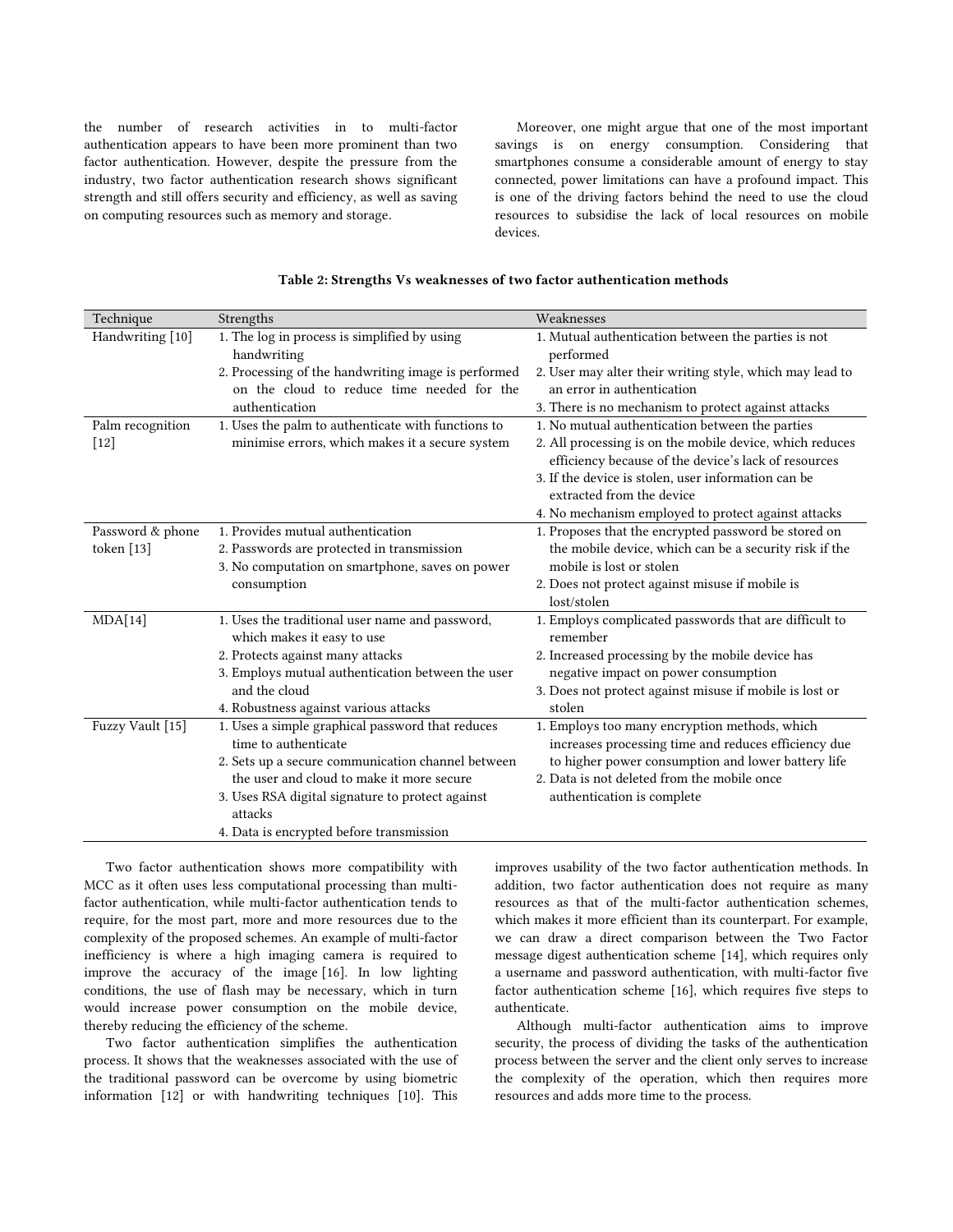| Technique        | Strengths                                                               | Weaknesses                                       |
|------------------|-------------------------------------------------------------------------|--------------------------------------------------|
| Five Factor [16] | 1. Uses the cloud to process authentication factors in                  | 1. Too many factors are employed in              |
|                  | bulk, which improves efficiency, speed, and time                        | authentication making it complicated and         |
|                  | 2. Uses TLS/SSL to improve security of communication                    | overwhelming to users                            |
|                  | 3. Uses IMEI and IMSI to protect against loss of device                 | 2. No mutual authentication is employed          |
|                  |                                                                         | 3. Biometric data is not deleted from device     |
| OTP [17]         | 1. Ensures that only authorised users are authenticated                 | Overly complicated, involving many factors, and  |
|                  | 2. Effective user account management control                            | is less efficient                                |
|                  | 3. Protects against mobile device loss                                  | 2. Does not protect against many attacks such as |
|                  |                                                                         | sniffing, or man-in the-middle attacks           |
|                  |                                                                         | 3. Does not provide security to transmitted data |
| <b>MFAS</b> [18] | 1. Multi-phase authentication ensures strong security<br>implementation | 1. Requires intensive computation on device      |
|                  | 2. Biometric data loaded temporarily on RAM to ensure                   |                                                  |
|                  | no trace left on mobile device                                          |                                                  |
|                  | 3. Protects against multiple attacks                                    |                                                  |
|                  | 4. Does not require mutual authentication                               |                                                  |
| Multi-stage [19] | 1. Multi-stage authentication process                                   | 1. User can only use registered device           |
|                  | 2. Simple and effective, using image patterns rather                    | 2. No mutual authentication in place             |
|                  | than complicated passwords                                              |                                                  |
|                  | 3. Effective against numerous attacks                                   |                                                  |
|                  |                                                                         |                                                  |

#### **Table 3: Strengths Vs weaknesses of multi-factor authentication methods**

The strength of authentication scheme can be measured by its robustness against various attacks.

Two factor authentication is susceptible to man-in-themiddle attacks [\[20\].](#page-9-15) This means that an attacker can see all messages transmitted between client and server and the attacker is able to alter the data, as well as trace the user. This weakness has been addressed by some of the research papers analysed in this survey [\[15\],](#page-9-10) which not only provide resistance to man-inthe-middle attacks, but also brute force and impersonation attacks, by setting up a secure channel between the server and client through the use of strong encryption methods. This also protects the user's and server's privacy against eavesdropping. Similarly, the MDA authentication scheme [\[14\]](#page-9-9) provides anonymity of both the client and server, which protects both communicating parties from eavesdropping or impersonation attacks. MDA also provides mutual authentication between the user and cloud server, which further improves privacy.

Another factor that affects the attractiveness of any authentication method is the user acceptance and willingness to embrace that method. Biometric methods have been shown to be more appealing to users than passwords [\[21\]](#page-9-16) because they require less effort and no complicated words to remember. Hand writing techniques [\[10\],](#page-9-5) fuzzy vault [\[15\],](#page-9-10) or the use of biometrics [\[12\]](#page-9-7) are prime examples of this.

A number of multi-factor research papers analysed during the research for this paper highlighted excellent examples of efficient authentication methods. However, as the number of authentication factors increases, the potential for authentication failure increases exponentially. Below are some of the factors that can affect the process:

- 1. Moving from one mobile coverage cell to another may incur an ephemeral disconnection
- 2. Moving in to a mobile shadow area, or no coverage area, may also cause an interruption in communication
- 3. Environmental factors such as bad lighting, when using biometric authentication, can also result in authentication errors

Any particularly long authentication process would only fuel user frustration, negatively affecting the usability of the authentication scheme, resulting in user distrust of the technology, and in turn impacting negatively upon the adoption of the technology. Multi-factor authentication is most effective when used in a resource rich environment, such as with PCs or laptops. In this environment, any processing requirement can be carried out by the local station using local resources.

One of the principal reasons for using MCC is to exploit the cloud's resources to subsidise the mobile's resources for carrying out any required computations. Therefore, two factor authentication should not be abandoned in favour of multi-factor authentication, because it complies with almost all the reasons that form the bases of MCC.

However, in order to design an efficient and reliable two factor authentication system, it would need to comply with all the specifications discussed at the start of the Analysis section of this paper, with a focus on ensuring that all authentication communication is secured using strong encryption. Mutual authentication should also be established between the authenticating server and the mobile client, and finally, all complicated authentication algorithms should be performed on the cloud.